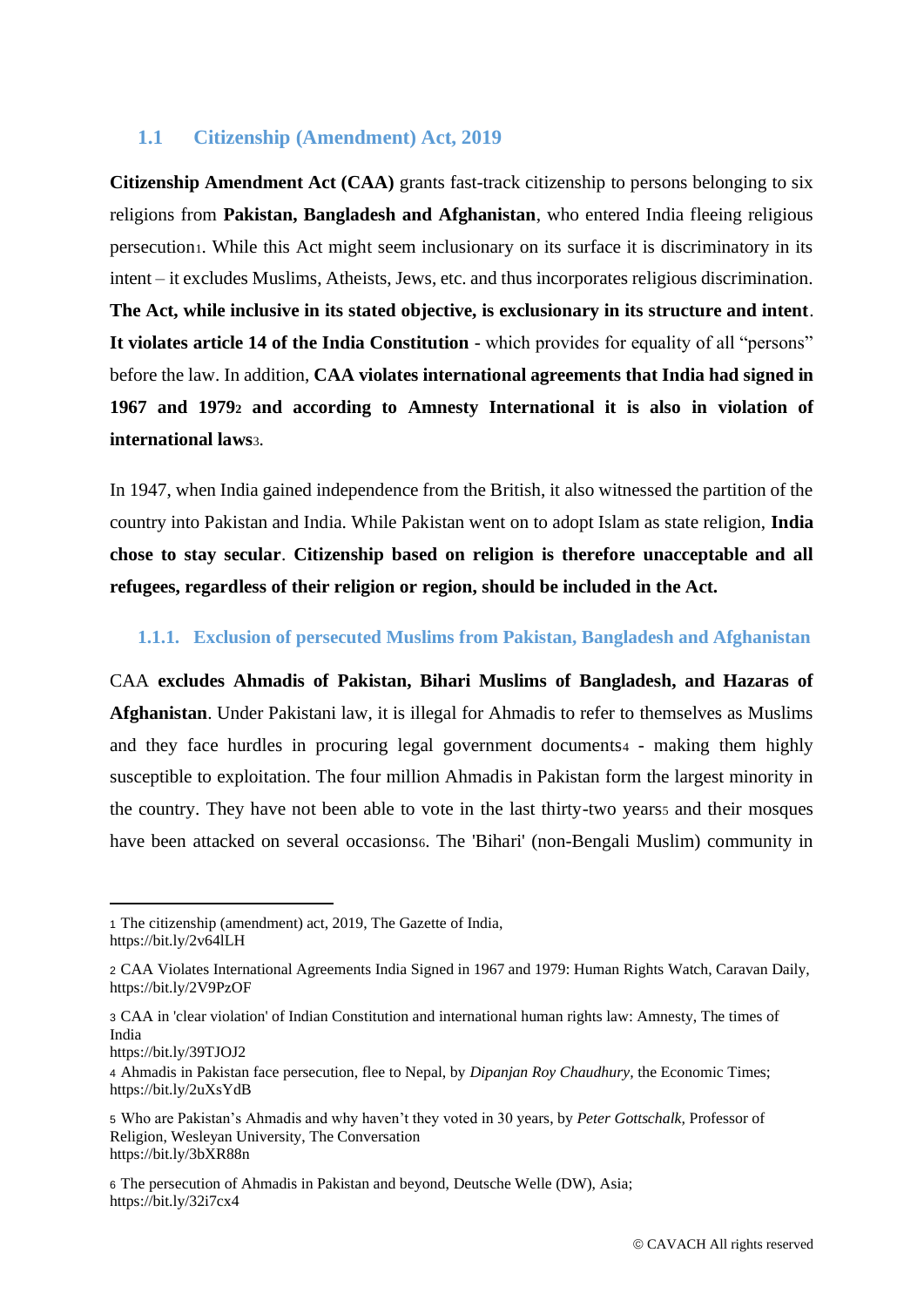Bangladesh is distrusted due to their support of Pakistan during the 1971 war. Around 400,000 members of this community live in subhuman conditions in camps and settlements. They are not integrated into the main society and face rampant discrimination7. The Hazaras in Afghanistan have been oppressed for several years and are discriminatorily targeted - causing thousands to be killed in the 1990s. They have been declared 'non-Muslims' by the Taliban and receive no protection from the government8.

**Hence, the Indian government's argument that Muslims are not persecuted in these Muslim majority countries depicts either their ignorance in this matter or their prejudice against Muslims.**

## **1.1.2. Exclusion of other neighbouring countries**

CAA also does not include **Rohingya Muslims of Myanmar**. This community has been described as the **world's most persecuted minority by the United Nations**9. This Act **also excludes almost 100,000 Sri Lankan Tamil refugees** in India, who are living in refugee camps mostly in the state of Tamil Nadu. Around 25,000 children have been born in these camps have only lived in India all their lives10. CAA also fails to take cognizance of the plight of **Buddhists in Tibet and Uighurs in China.**

The Indian government's rationale of selecting religions or countries in this Act does not make sense unless, as explained later, one were to see it as an act aimed to disenfranchise Indian Muslims and make them feel like a second class citizen.

#### **1.2 National Register of Citizens (NRC)**

CAA needs to be analysed keeping the possibility of a nationwide **Nation Register of Citizens (NRC)** in mind. NRC is an exercise aimed at making a register of all Citizens of India that requires every person in India to prove through documentary evidence, that they are true citizens. Most of the government issued Identity documents like passports, voter card, and

<sup>7</sup> The neglected 'Bihari' community in Bangladesh, by *Rahat Rafe*, Deutsche Welle, Asia; https://bit.ly/2HMeEqV

<sup>8</sup> Afghanistan's persecuted Hazaras have little hope in peace talks, by *Shareena Qazi*, Al-Jazeera; https://bit.ly/37MGAWo

<sup>9</sup> Myanmar Rohingya: What you need to know about the crisis, BBC, Asia; https://bbc.in/2PfKL6K

<sup>10</sup> Missing from India's citizenship law: 100,000 Sri Lankan refugees, Al-Jazeera, India; https://bit.ly/2PhvDFL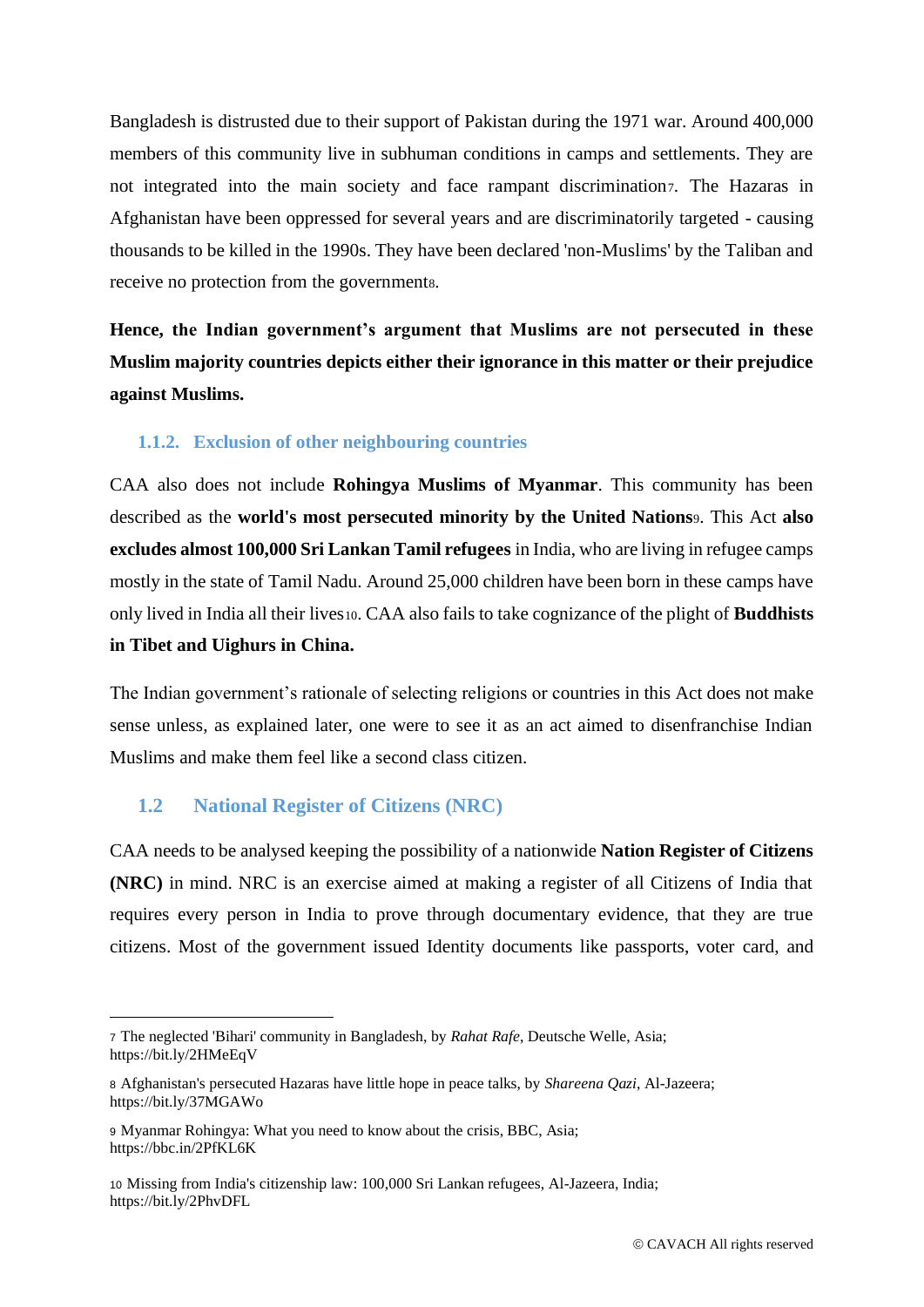Aadhar card have been declared insufficient proof of citizenship11. The evidence requires proving ancestry through historical documents.

NRC has already been implemented in Assam, a state in the Northeast of India. Residents had to provide the government with evidence that their families had been living in India before 1971, using documents such as school certificates or property-ownership documents of their ancestors. To make matters worse, even spelling mistakes in documents are enough for them to be rejected. In this small state, **1.9 million people could not prove their citizenship, and have been left out of the register of citizens**12.

The extent of the complications associated with this exercise can be gleaned from reports about how the **family of a former President of India, two officers of the Indian defence forces and many government employees could not prove themselves as Indian citizens**13, 14, 15. Those excluded from NRC lose their citizenship rights and face an uncertain future in Detention Camps16.

NRC, only in Assam has cost the exchequer close to 12 billion INR<sup>17</sup> (**150 million Euros**). There are at **least six detention centres** functional in Assam, with around **1000 detainees**, and

<sup>11</sup> Aadhaar, voter ID card, passport not proof of citizenship: Government officials, By Sana Shakil, New Indian Express; https://bit.ly/2Vdt63l

<sup>12</sup> Assam final NRC list released: 19,06,657 people excluded, India Today; https://bit.ly/3bZarht

<sup>13</sup> Former President Fakhruddin Ali Ahmed's family again left out of NRC list, India Today; https://bit.ly/37SyGL0

<sup>14</sup> Despite Serving Nation for 38 Years, IAF Veteran Failed Citizenship Test, News Click; https://bit.ly/2PesW80

<sup>15</sup> Retired army officer from Assam declared 'foreigner', sent to detention camp, Economic Times; https://bit.ly/32hvbws

<sup>16</sup> India builds detention camps for up to 1.9m people 'stripped of citizenship' in Assam, by *Zamira Rahim*, Independent, UK; https://bit.ly/2ultS3b

<sup>17</sup> Does Amit Shah even understand what NRC will cost?, National Herald; https://bit.ly/2SNPuyz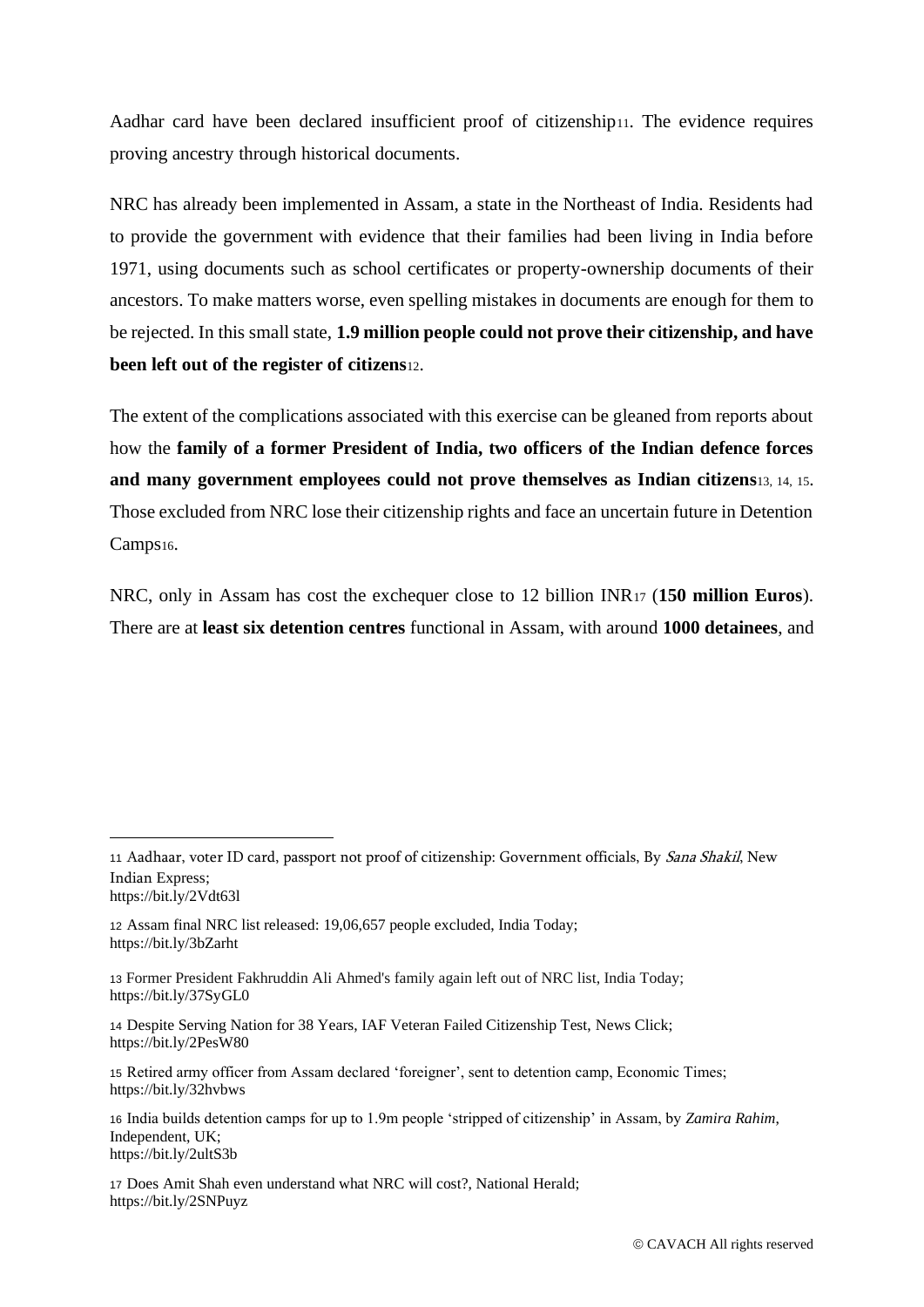more being built. There have been nearly **100 deaths in these centres since 2008**, including suicides by the inmates, with **29 deaths in the last 3 years alone**18, 19, 20.

Harrowing tales of conditions in these detention centres has been recorded by an Amnesty documentary21. **A new-born baby died in one of these centres and it was later discovered that his mother was not foreigner**22. Forty- seven year old Momiran Nessa, spent 10 years in a detention centre and alleges that officials killed her baby in her womb. Reports show that she had her father's and grandfather's documents, **but the family was too poor to be able to afford a lawyer and this led to her being sent to detention centre**23.

In November of 2019, Home Minister Mr. Amit Shah said in the Parliament that **''NRC will be carried out across the country**"24. This will be a bureaucratic monster for a majority of Indians who are poor and illiterate and in a country that has seen innumerable calamities like annual



floods, earthquakes, fires and riots. 1.9 million People have been excluded from the NRC list in Assam alone25. The extent of statelessness that an India-wide NRC will cause is unimaginable and its ramifications will not remain contained within the Indian borders.

Because of the unprecedented protests going on for more than two months now, the Indian government retracted the immediate implementation of nation-wide NRC but are trying to

<sup>18</sup> 'How is it human?': India's largest detention centre almost ready, by *Tawqeer Hussain*, Al-Jazeera India; https://bit.ly/39WKHkc

<sup>19</sup> Man Lodged In Assam Detention Centre Dies, 29th Death In 3 Years, by *Ratandip Choudhary*, NDTV India; https://bit.ly/37PZlbo

<sup>20</sup> Truth of Detention Center / 970 people in 6 camps of Assam, Central Government has given instructions to the remaining states 4 times in the last 10 years, The State; https://bit.ly/37SBqIi

<sup>21</sup> Assam's Detention Centres: Harrowing tales recorded by Amnesty documentary, National Herald; https://bit.ly/37PHIIw

<sup>22</sup> A newborn died in a detention centre in Assam. His mother was later found not to be a foreigner, Scroll; https://bit.ly/2vWNHhs

<sup>23</sup> They Gave Me Injection to Kill My Unborn Child: Assam Ex-Detainee, The Quint; https://bit.ly/2vVgLWV

<sup>24</sup> If MHA Now Says 'No Plan for All-India NRC', Did Amit Shah Mislead Parliament Earlier?, The Wire; https://bit.ly/2SPQDpu

<sup>25</sup> Assam final NRC list released: 19,06,657 people excluded, 3.11 crore make it to citizenship list, India Today; https://bit.ly/2v87quz